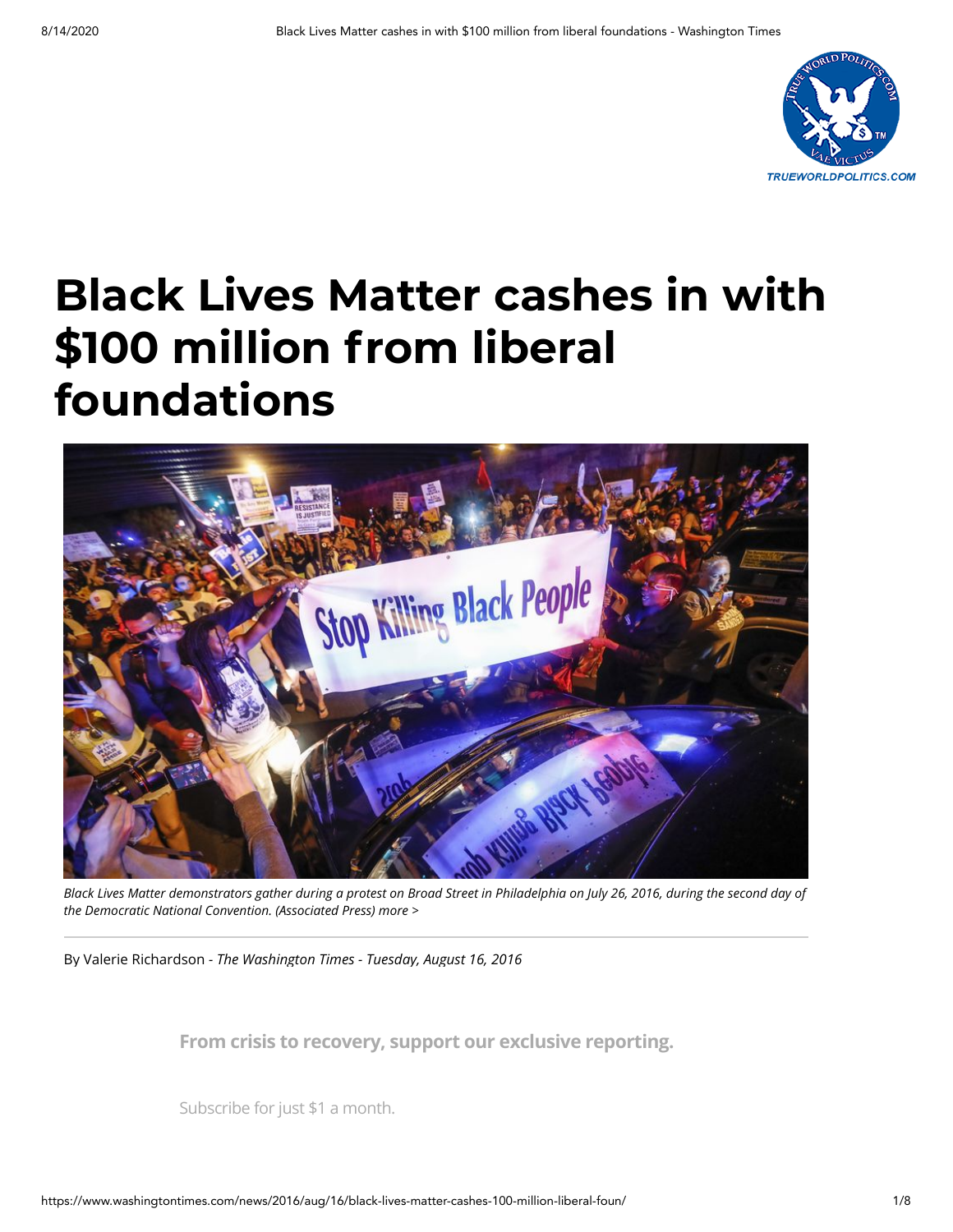The Ford Foundation and Borealis Philanthropy recently announced the formation of the [Black-Led Movement Fund \[BLMF\]](https://www.borealisphilanthropy.org/#!black-led-movement-fund/yepdg), a six-year pooled donor campaign aimed at raising \$100 million for the Movement for Black Lives coalition.

That funding comes in addition to more than \$33 million in grants to the Black Lives Matter movement from top Democratic Party donor George [Soros through his Open Society Foundations, as well as grant-making fro](https://www.washingtontimes.com/topics/george-soros/)m the Center for American Progress.

### **[PHOTOS: Best new concealed carry handguns](https://www.washingtontimes.com/multimedia/collection/best-new-concealed-carry-handguns/)**

"The BLMF provides grants, movement building resources, and technical assistance to organizations working advance the leadership and vision of young, Black, queer, feminists and immigrant leaders who are shaping and leading a national conversation about criminalization, policing and race in America," said the Borealis announcement.

In doing so, however, the foundations have aligned themselves with the staunch left-wing platform of the Movement for Black Lives, which unveiled a policy agenda shortly after the fund was announced accusing Israel of being an "apartheid state" guilty of "genocide."

**From crisis to recovery, support our exclusive reporting.**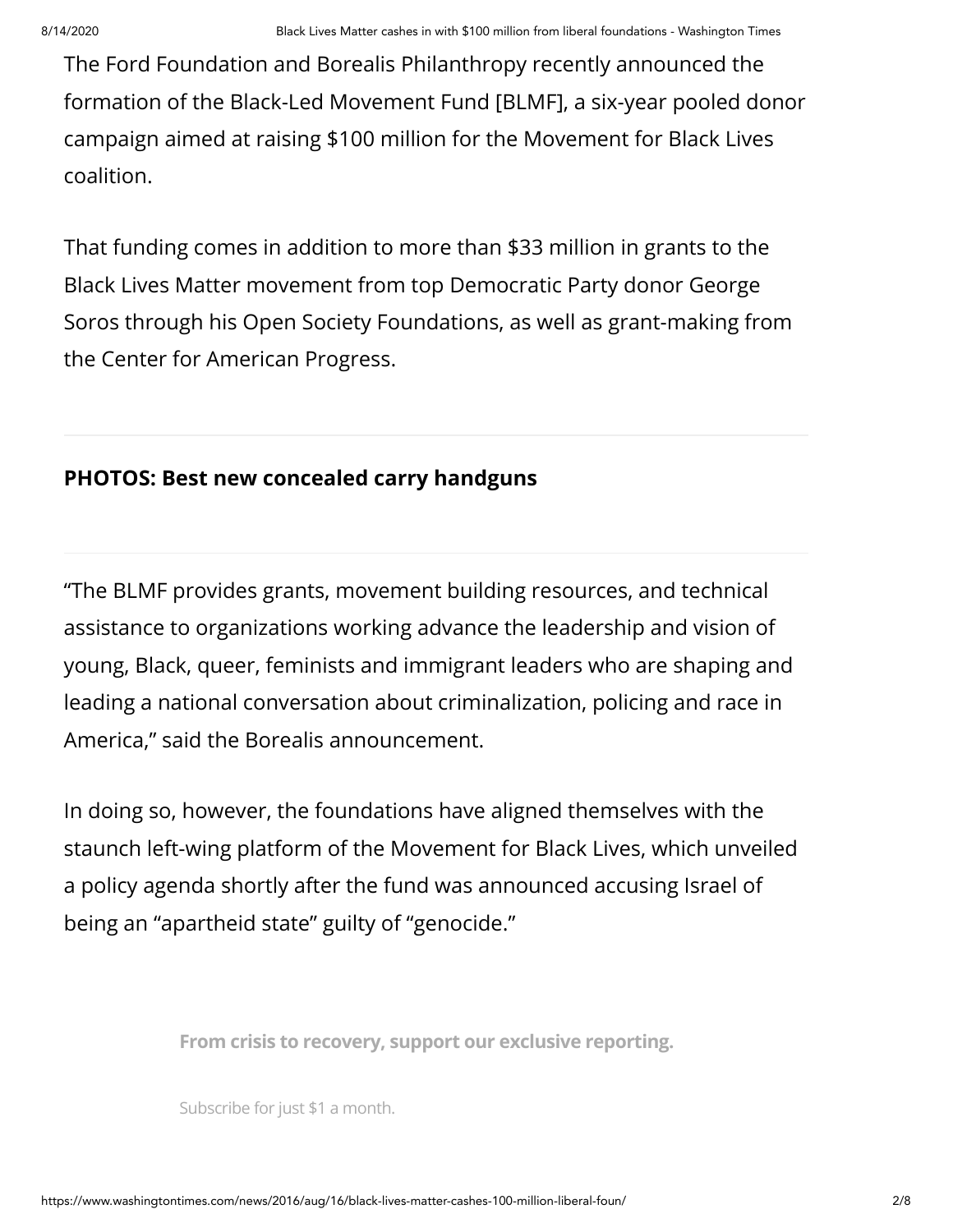"universal basic income," and free college for blacks.

## **[PHOTOS: Top .45-caliber handguns for home defense](https://www.washingtontimes.com/multimedia/collection/top-45-caliber-handguns-home-defense/)**

As far as critics are concerned, the grab-bag platform combined with the staggering underwriting commitment offer more evidence that Black Lives Matter is being used as a conduit for left-wing politics as usual.

"It's about time people woke up to the fact that big money is using people as pawns to stoke racial hatred and further their global agenda," said the [Federalist Papers Project'](https://www.thefederalistpapers.org/us/here-are-all-the-companies-giving-big-bucks-to-blm?utm_source=DC&utm_medium=DC&utm_campaign=DC)s C.E. Dyer.

Bill Johnson, executive director of the National Association of Police Organizations, said corporations and others may want to think twice about partnering with the Ford Foundation, the fifth-largest U.S. philanthropy with \$12.4 billion in assets.

"The Ford Foundation has traditionally been leftist, at least since the 1970s, on law-enforcement matters. So it's not a huge surprise, but it's certainly disappointing," said Mr. Johnson. "I guess potential donors may want to look at the [Black Lives Matter] movement and see the damage, destruction and murders that they've left in their wake."

legitimacy to the movement but also credence to those who say it has **From crisis to recovery, support our exclusive reporting.**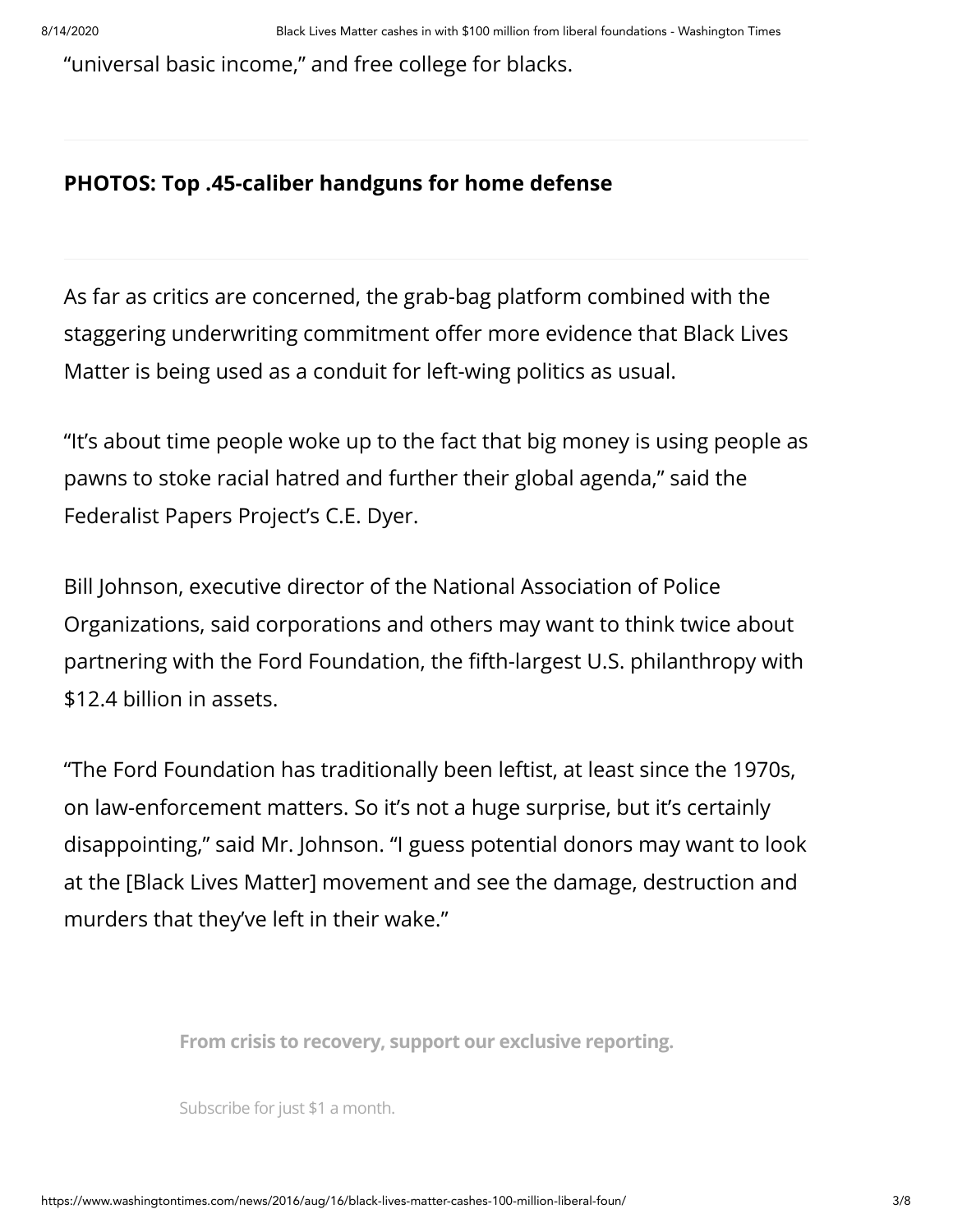"I think whoever's in charge of vetting a grant like that didn't do their homework," said Mr. Johnson. "Or maybe this was already in the works before they realized what exactly they were dealing with before this platform came out—before it became more apparent that it's become today's Velcro for what the leftist-fringe movement desires."

And that's a shame, he said, "because instead of having a serious movement that might have been a basis for dialogue and improving relations in communities, especially communities of color, it's kind of become in some ways a very violent movement, in some ways a very, very far-left [movement] with an almost statist agenda."

Borealis and Ford did not return requests Wednesday asking for comment, but one of the newly launched fund's partners, the Movement Strategy Center in Oakland, California, praised the foundations for bringing resources to "this transformative movement."

"Ensuring that all Black Lives Matter, in this land and around the world, will require an infusion of assets into Black communities," said the center in an Aug. 8 statement.

In their July 19 announcement, Ford Foundation program officers Brook Kelly-Green and Luna Yasui said that, "Now is the time to call for an end to state violence directed at communities of color."

and employment in communities for people that have historically had less **From crisis to recovery, support our exclusive reporting.**

opportunity and access to all those things," they said. "These are the Subscribe for just \$1 a month.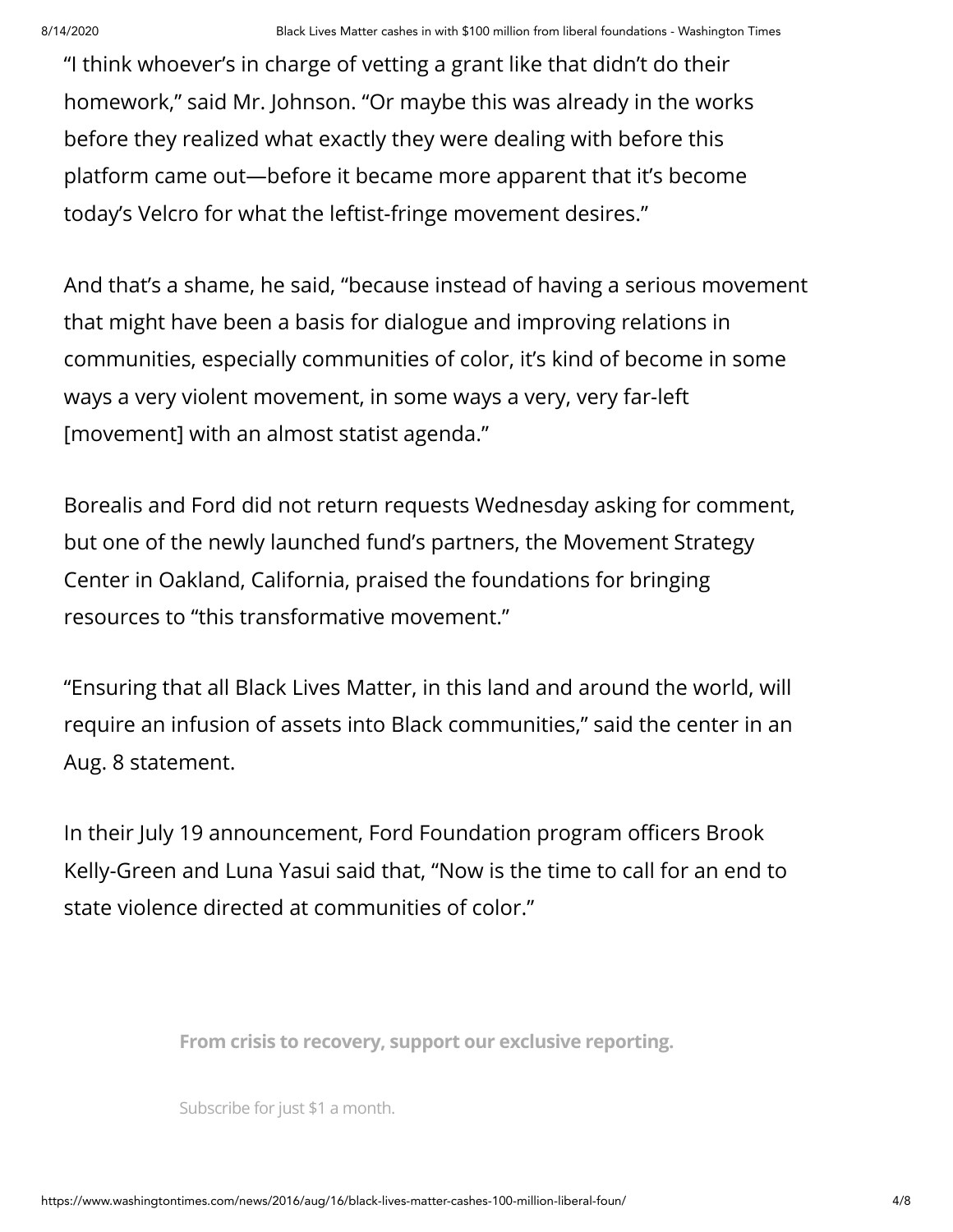Ford and Borealis are hardly alone: They said the fund will "complement the important work" of charities including the Hill-Snowden Foundation, Solidaire, the NoVo Foundation, the Association of Black Foundation Executives, the Neighborhood Funders Group, anonymous donors, and others.

In addition to raising \$100 million for the Movement for Black Lives, the Black-Led Movement Fund will collaborate with Benedict Consulting on "the organizational capacity building needs of a rapidly growing movement."

Ford has locked horns over Israel before: In 2003, the foundation announced after years of criticism that it would not renew its funding for leftist causes through the New Israel Fund, according to [Forward.](https://forward.com/news/136816/ford-foundation-big-funder-of-israeli-ngos-pulling/)

The Black Lives Matter movement exploded in August 2014 after an officer shot dead unarmed 18-year-old Michael Brown in Ferguson, Missouri. Since then, police shootings of black men have prompted rioting and protests in dozens of U.S. cities, as well as the deaths of eight officers in separate incidents this year at demonstrations in Baton Rouge and Dallas.

Mr. Johnson confirmed that his organization, an advocacy group for police, has no grant-making alliance with Ford.

"We don't receive any funding from Ford. But yeah, thanks very much," he said with a laugh.

what's going on across this country with the attacks on police," Mr. Johnson **From crisis to recovery, support our exclusive reporting.**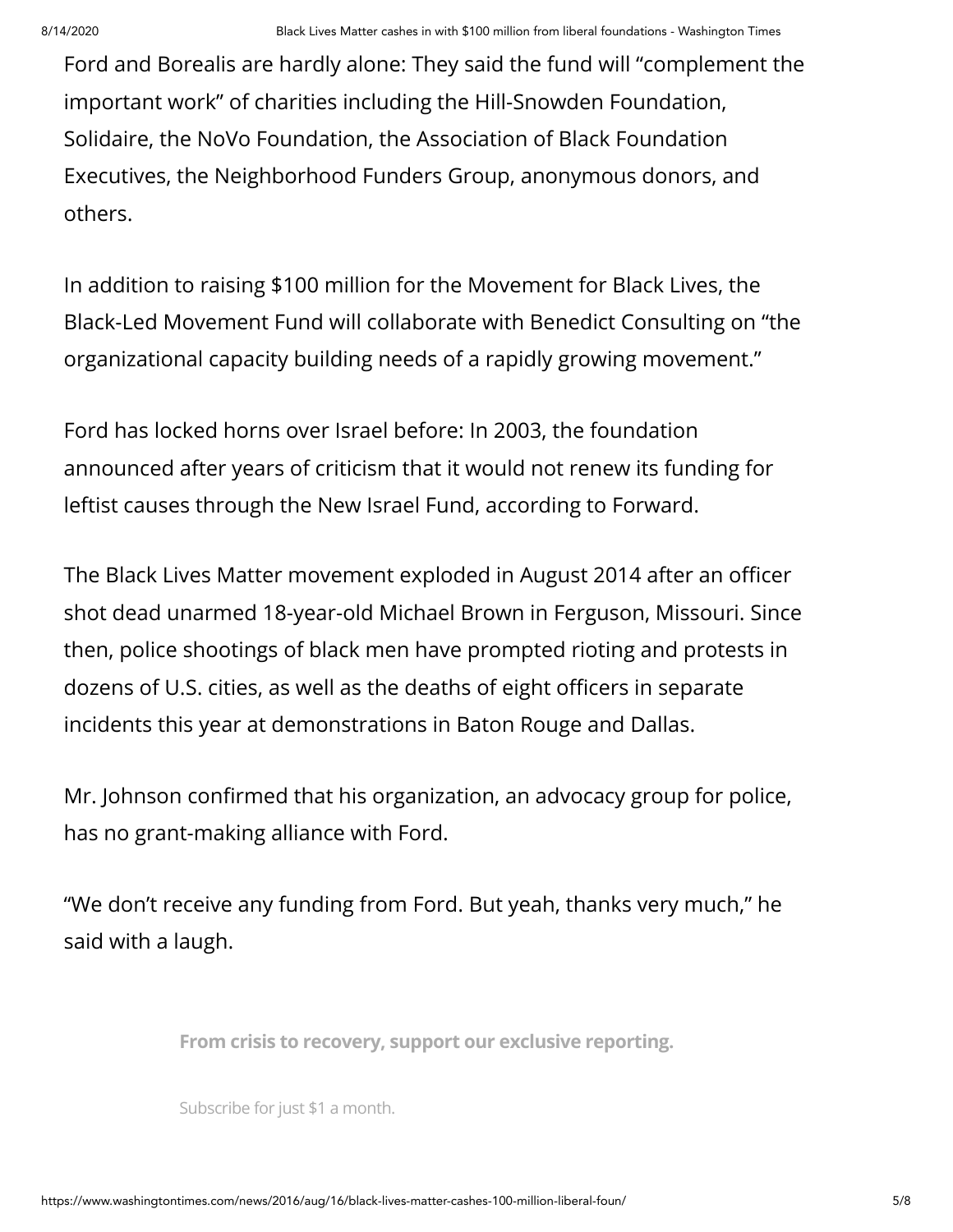groups like that or [George Soros](https://www.washingtontimes.com/topics/george-soros/) try to give some nuts-and-bolts help for people who are hurting, instead of throwing money around on grand schemes."

# **SIGN UP FOR DAILY NEWSLETTERS**

Email Address Submit [Manage Newsletters](https://www.washingtontimes.com/newsletters/manage/?news)

[Copyright © 2020 The Washington Times, LLC. Click here for reprint](https://goo.gl/forms/xGjXcUKYsKxMeCUl1) permission.

**Please read our [comment](https://www.washingtontimes.com/comment-policy/) policy before commenting.**

#### **Popular in the Community**

**Stud** 15h These people are [begging to get shot.](https://www.washingtontimes.com/news/2020/aug/13/black-lives-matter-crowd-demands-seattle-homeowner/?utm_source=spotim&utm_medium=spotim_recirculation) **John Nicholoft** 11h Fascinating!Re: " [Democrats celebrati…](https://www.washingtontimes.com/news/2020/aug/13/kamala-harris-had-zero-effect-senator/?utm_source=spotim&utm_medium=spotim_recirculation) **Guy Smith1** 16h [Careful Dr. Fauxci. You](https://www.washingtontimes.com/news/2020/aug/13/anthony-fauci-no-reason-why-we-shouldnt-be-able-vo/?utm_source=spotim&utm_medium=spotim_recirculation) don't want to be… **Blur** 32m [Obama had a foreig](https://www.washingtontimes.com/news/2020/aug/12/kamala-harris-joe-biden-align-on-return-to-obama-e/?utm_source=spotim&utm_medium=spotim_recirculation) policy?! **BLACK LIVES MATTER CROWD DEMANDS… 'ZERO EFFECT': RECORD SHOWS HARRIS… ANTHONY FAUCI: NO REASON WHY WE… KAMALA HARRIS, JOE BIDEN ALIGN ON RETU**

**From crisis to recovery, support our exclusive reporting.**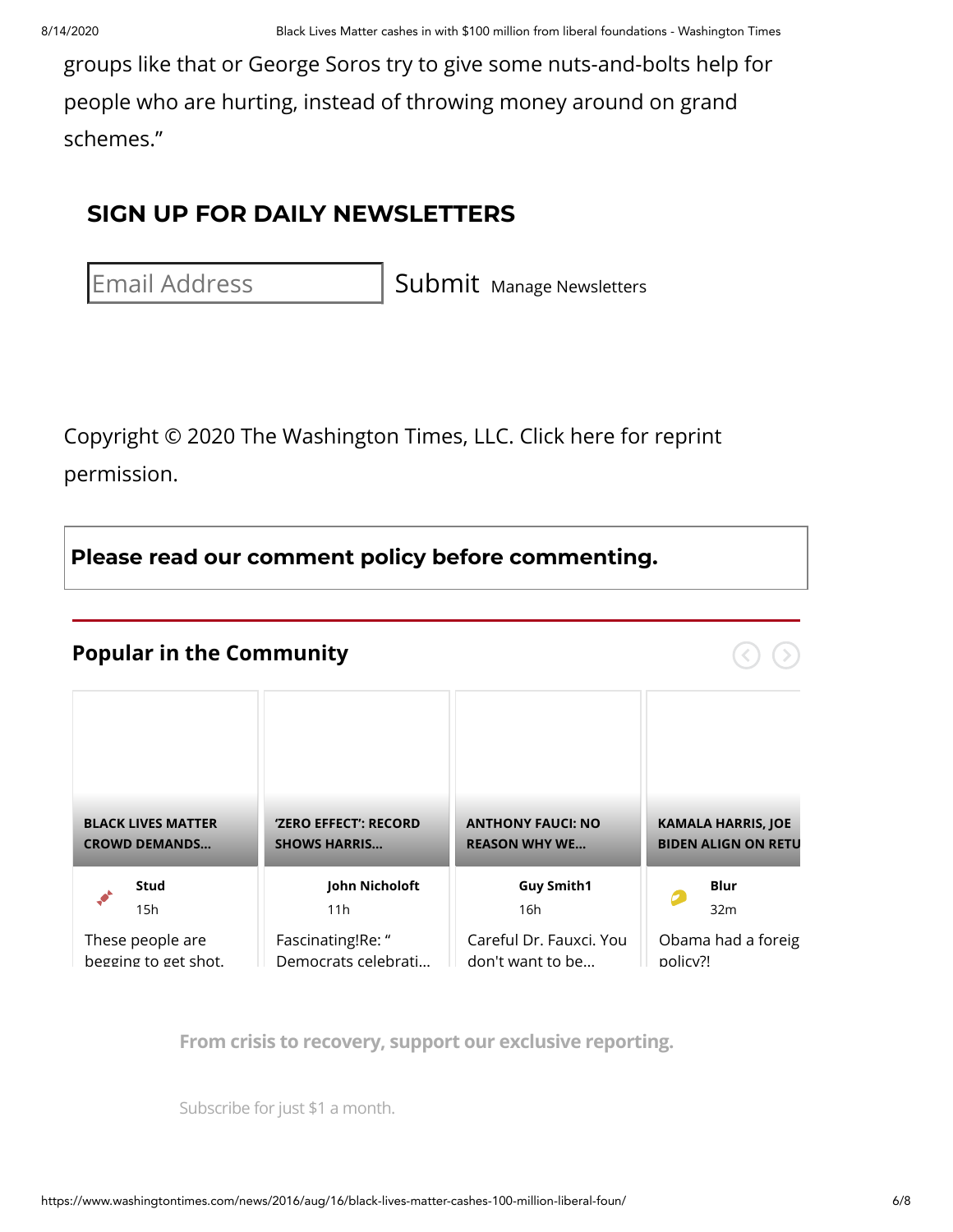# **Conversation** <sup>852</sup> Comments

When logging in with Disqus, please only use the "Email" option with the same details you already provided or use the "Forgot your password" option



 $3.3$  September, 2017 **Rear** From crisis to recovery, support our exclusive reporting.